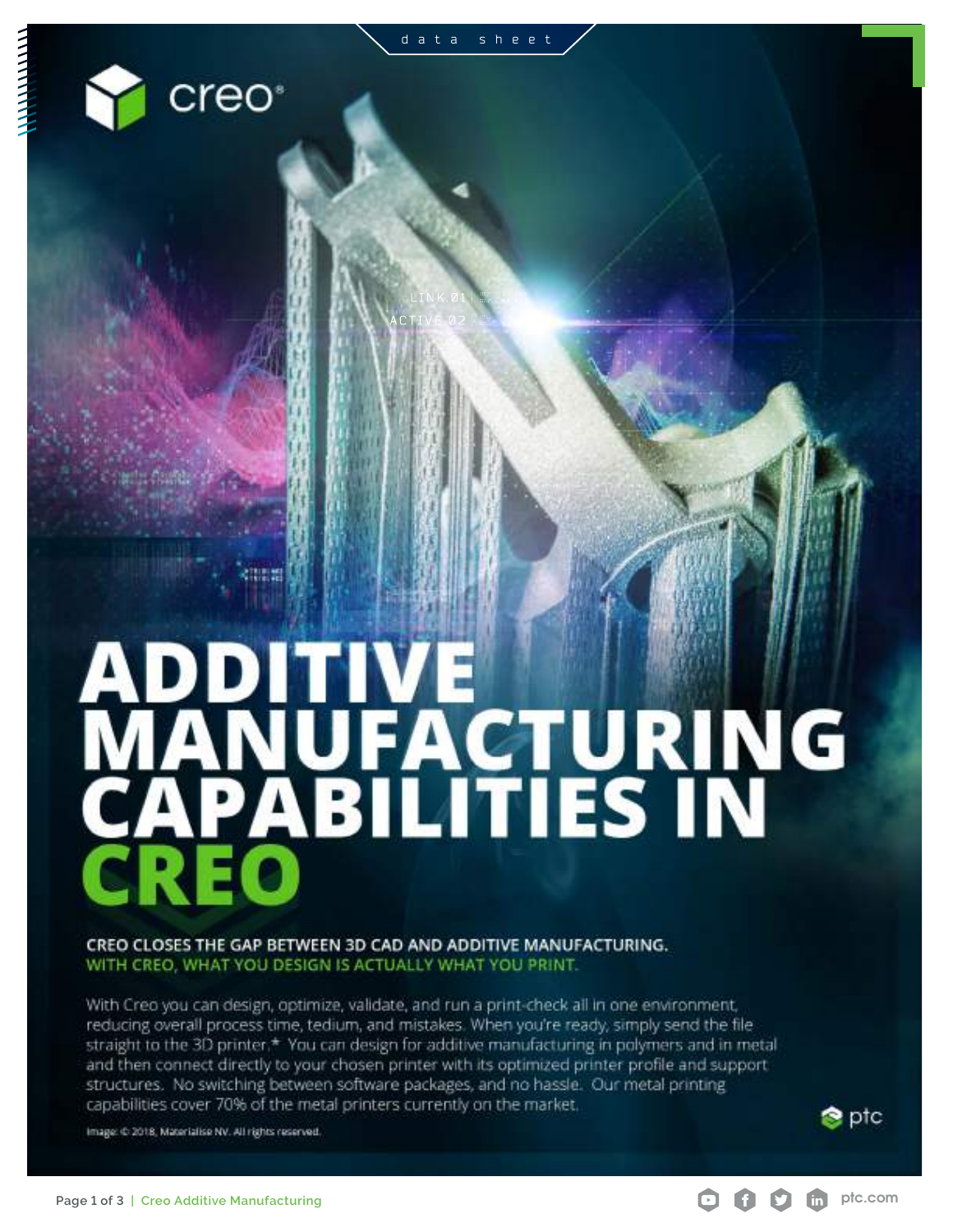



 $\Box$ 

#### **A TRULY COMPREHENSIVE SUITE OF ADDITIVE MANUFACTURING CAPABILITIES.**

**WITH CREO** YOU CAN DESIGN, OPTIMIZE, VALIDATE, AND PRINT-CHECK THE HIGHLY COMPLEX GEOMETRY THAT CAN ONLY BE PRODUCED THROUGH ADDITIVE MANUFACTURING. NOW WITH SIMULATION-DRIVEN LATTICES.

## **LATTICE CREATION**

It's no secret that lattices improve strengthto-weight ratio, improve flexibility, and help to minimize cost. AM is ideally suited to designs with lattices, which come in an almost limitless variety. With Creo Additive Manufacturing Extension, you can leverage a database of advanced lattice structures, including custom-defined cells.

#### /////////////





### **CONNECTIVITY WITH PRINTERS**

Whether you're printing with polymers or metal, Creo has you covered.

For polymers, you can directly connect to several printing manufacturers' platforms such as 3D Sprint of 3D Systems, and Materialise-enabled printers to understand build time, material usage, and materials/color assignment. Print directly to from Creo.

For metal printing, you can do all of the above, as well as generate and customize the support structures that metal printing requires.

Also available is the ability to export to one of these standard file formats and send to 3D printers: CLI, AMF, 3MF, and legacy STL file formats, as well the ability to use the Windows 10 3D printer driver.

#